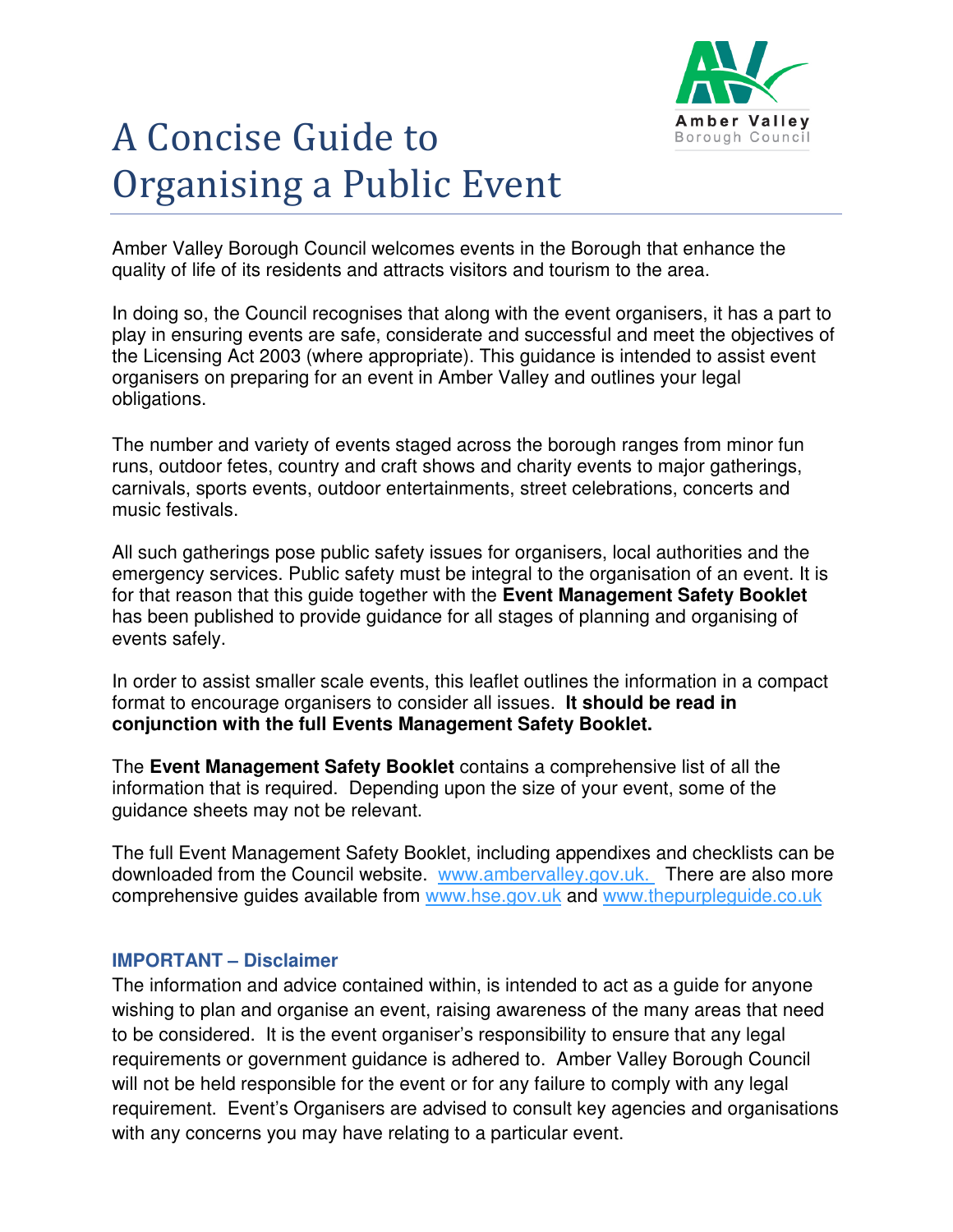# **PRE PLANNING THE EVENT**

Detailed Pre Planning is essential to ensure that any event is successful and delivers a high quality event attracting an appropriate audience.

#### **Where will the event take place?**

Make sure that you have chosen a venue which is suitable for your proposed event. Consider the impact that the event may have on the local community and neighbours, and the accessibility of the venue, including car parking, access visibility and whether there is suitable access for emergency vehicles. Consider who owns the land and ensure that you seek the owner's permission. If the land belongs to Amber Valley Borough Council, request an application form via landscapeservices@ambervalley.gov.uk. Don't forget to check the cost of hiring the land and any conditions of use.

#### **When will the event take place?**

Consider the time of year that the event will take place, and if you are holding an outdoor event, consider the potential impact of adverse weather conditions. It is important to consider the surrounding area and times of the event.

#### **Who will attend the event?**

Is the event aimed at a particular group or types of people such as young children, teenagers, seniors or disabled? If so, specific facilities may be required to accommodate them or additional stewarding may be required to ensure safety standards are maintained.

#### **What type of event will it be?**

Decide on the type of activities to be held as these may affect the license you require or requires specialist facilities.

#### **What type of specialist equipment will be required?**

Do you need to purchase goods or employ contractors to bring these and do they require special safety measures.

#### **What facilities are required?**

The organisers must estimate the numbers of attendees to the event and consider its duration. This estimate is important as it is used to evaluate toilets and first aid requirements. Depending upon the scale of the event, refreshments and other facilities may be required. Provision also needs to be made for lost children, missing persons, baby changing, lost property and to ensure that the area is suitable and accessible for disabled people.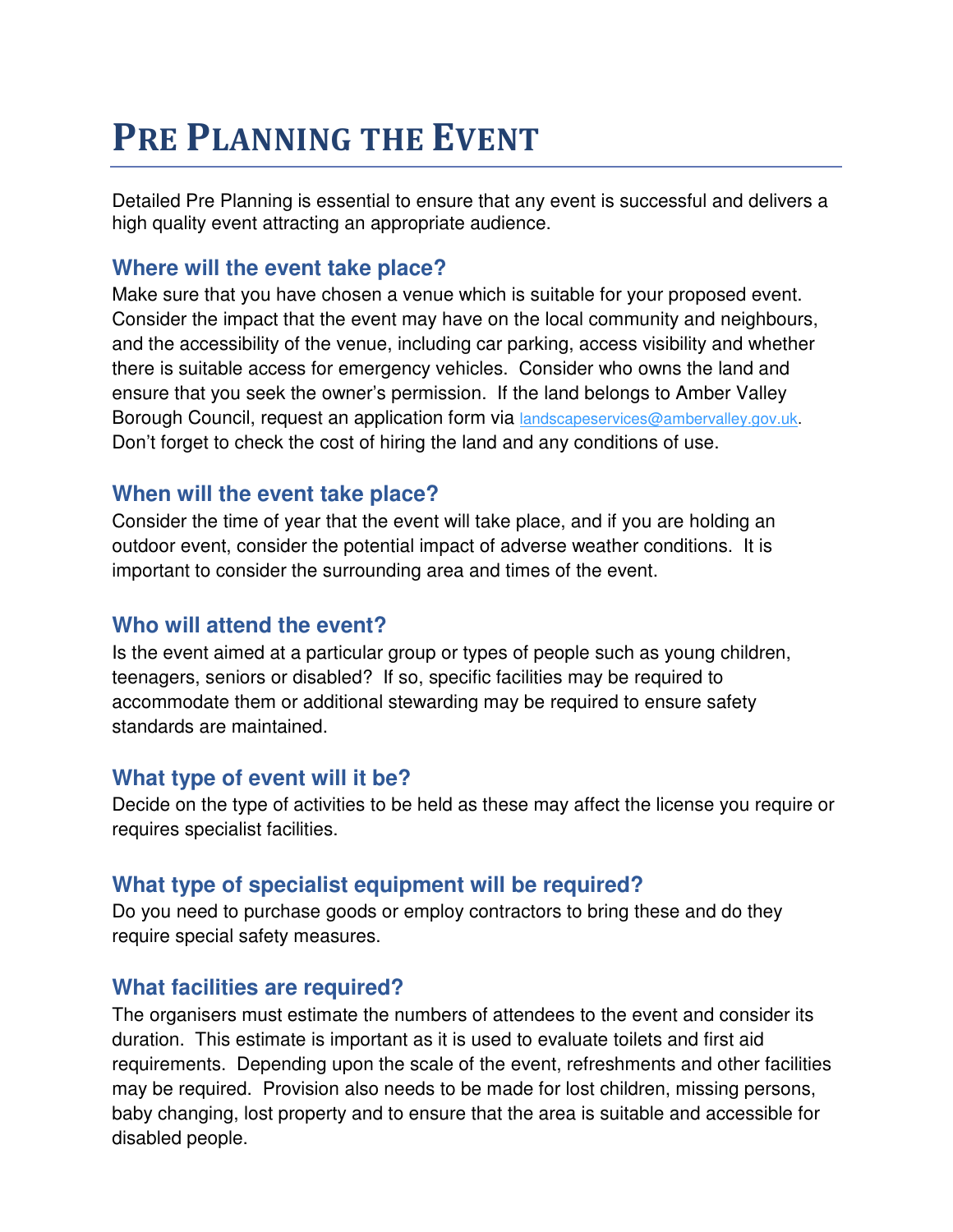#### **How long will it take to organise the event?**

Give yourself as much time as possible to organise the event and promote this. The time required will vary based on size and scale of the event, but do consider that it is common practice for large scale events to take up to 12 months. Legal timeframes are in place and some licenses may take at least three months to be processed.

#### **What is your event budget?**

Event costs are ever increasing covering health and safety, traffic management, security, licensing, insurance and equipment. When planning your event ensure that your budget is realistic, taking time to obtain quotes to ensure that you are getting value for money. Ensure that you budget accordingly from the outset so that safety is not compromised, and remember to add in a contingency for unforeseen circumstance. If you are seeking external funding, grants and sponsorship, ensure that you recognise the timescales involved in making your application. Completing application forms can take a long time and awaiting their decision can also take a while to hear if you have been successful.

### Organising your Event

Remember to write down and record key information as you go along in the form of an event planner.

#### **Establish a committee and appoint key roles**

When organising and delivering events, it is a good idea to establish an Event Committee or working group to spread the workload. Within this all members should have specific responsibilities identified including an overall Event Organiser who will manage the organisation and planning of the event and act as a contact with all the organisations including the Borough Council and Police. An Events Safety Coordinator should also be identified who will be responsibility for overall health and safety of the event.

For small scale events a committee may be deemed unnecessary, but it is still important that a designated person is in place with responsibility for Events Organisers and Events Safety Coordinator.

Where members of the public are to attend an event, responsibility for public safety rests with the organiser(s) and may extend to the owner of the property or land where such events are staged.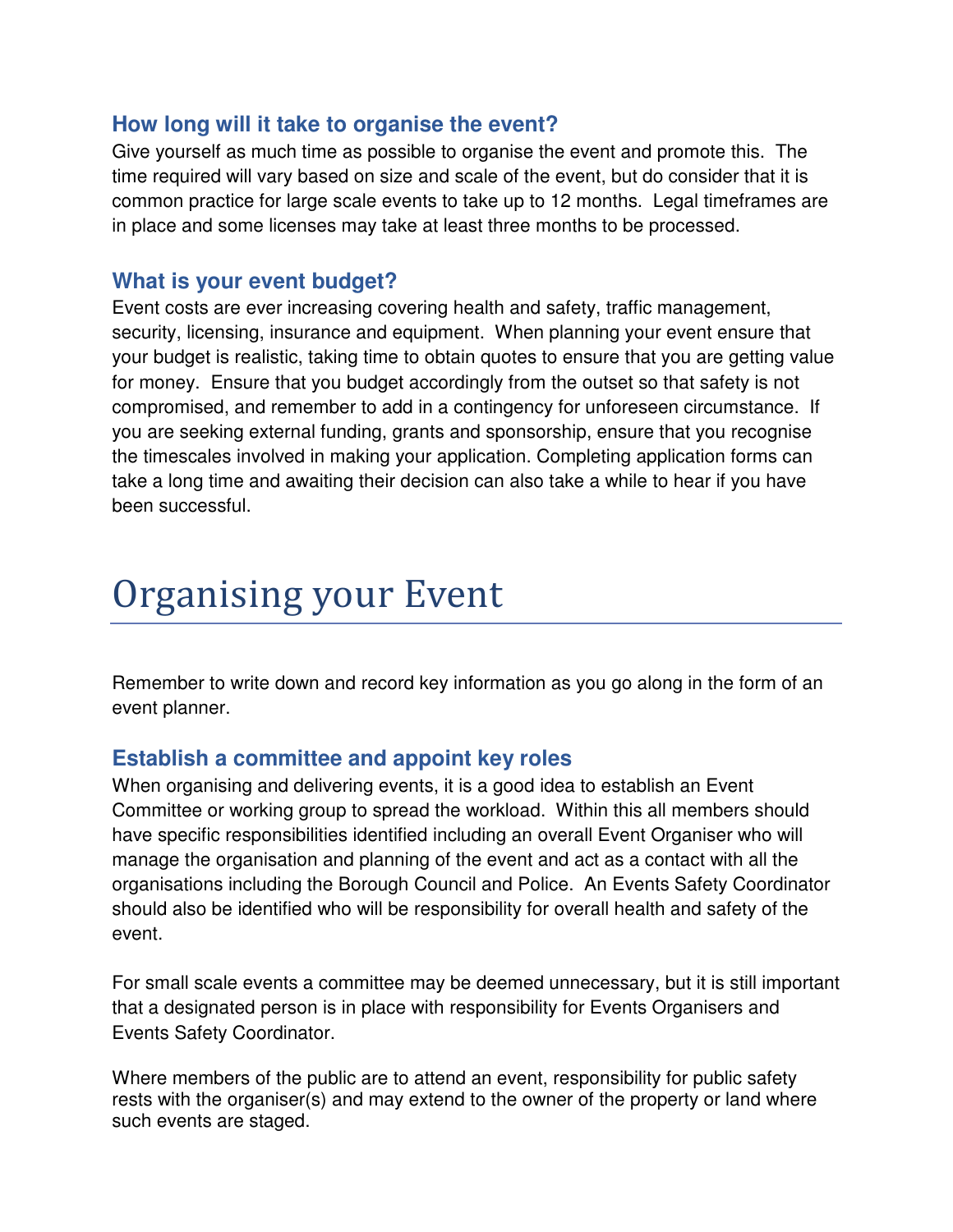#### **Notification of event - Talk to key organisations and agencies**

Notify the Regulation Unit at Amber Valley Borough Council as soon as you have decided to hold the event. Steve.Haslam@ambervalley.gov.uk Telephone: 01773 841308. They will advise as to what information they require from you and when it should be available. You should do this at least two months before the event, but for major events you should register your intentions 9-12 months in advance of the event.

This allows enough time for you to satisfy the Authority that you have identified the risks involved in your event and you can demonstrate that suitable and sufficient control measures are to be put in place at the event to protect public safety. If left too late, officers may not be satisfied the appropriate controls will be in place which may compromise your event or parts of the event.

#### **Establish whether you require specific licenses'?**

It is important that you remember that certain activities common to many events are licensable by law. The event organiser must ensure that all relevant permissions and licenses are in place for the event. The main licensable activities are associated with the supply of alcohol and with regulated entertainment – which includes activities such as the exhibition of a film or performance of live amplified music.

If you are holding an event in unlicensed premises, in accordance to the Licensing Act 2003, you may need to apply for a Temporary Events Notice (TEN). This is only required for events that last less than 168 hours with less than 500 attended. If the event does not meet these criteria, then a Premises License will be required.

Some town centre street locations and parks have premises licences in place which allow specific activities, subject to terms and conditions. These include:

- Parks: Alfreton Park, Crossley Park Ripley, Heanor Memorial Park, Belper River Gardens, Crays Hill Pavillion - Swanwick
- Ripley Market Place, Grosvenor Road and Oxford Street
- Heanor Market Place and Market Street

Contact Landscape Services to find out more and book your event into their calendar. Landscapeservices@ambervallley.gov.uk Tel: 01773 841542.

• Belper - Market Place, Coppice Car Park, Campbell Street, Strutt Street, Chapel Street, Bridge Street and King Street Premises Licenses are held by Belper Town Council.

**See Part Four of the Events Management Safety Booklet for a full list of licensing**  requirements, including how to apply for a Premises License (Licensing Act 2003) **or a Temporary Events Notice**. Contact the Borough Council Licensing Section 01773 841605 for guidance and ensure that all relevant permission and licenses are obtained.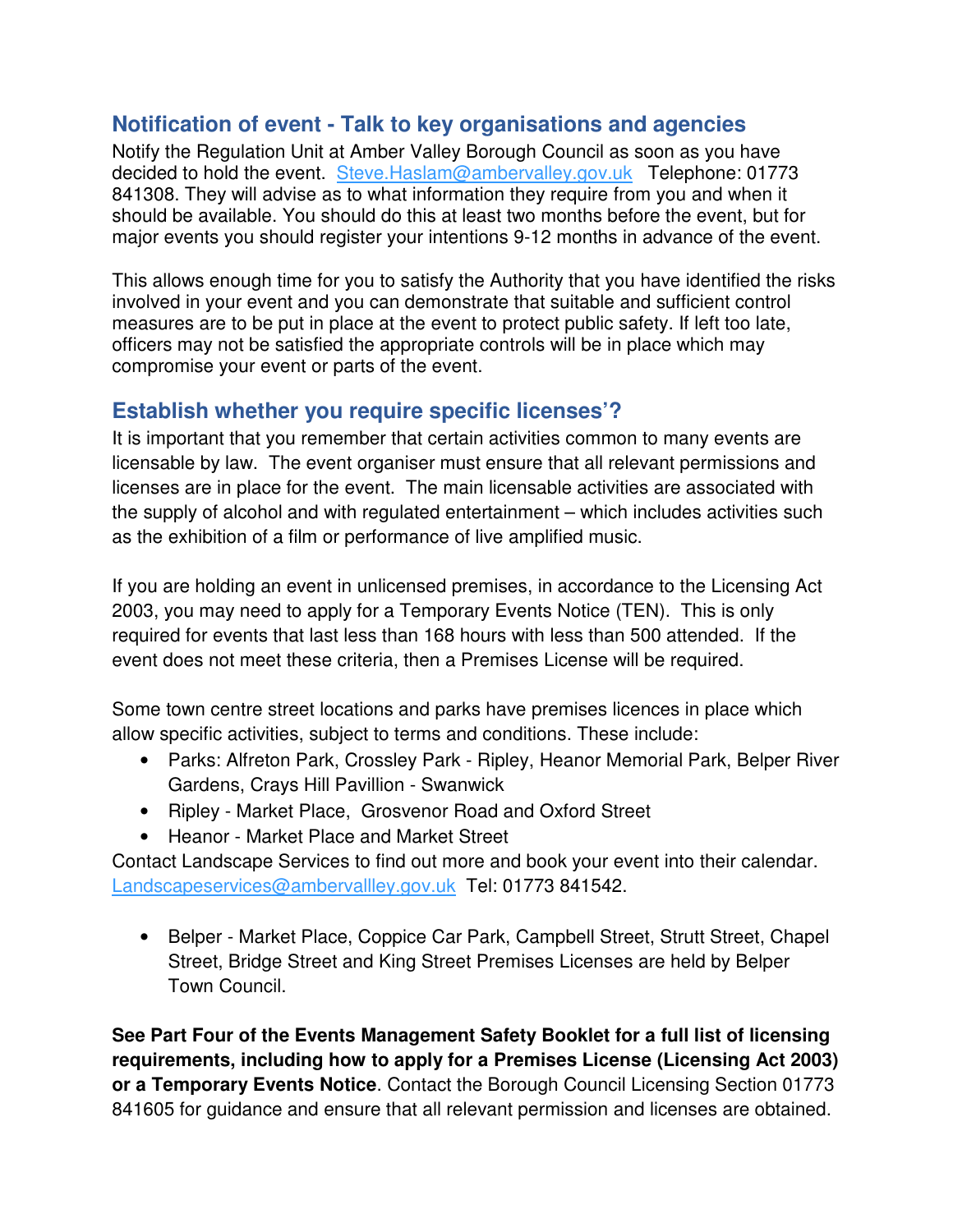#### **Legal Requirement**

Legislation and guidance exists to ensure, amongst other things, the safety of spectators, performers, staff and the public. Many organised events held outdoors and in public places require either a licence or permission from the local authority to formally facilitate a means of safety control. Some events may not have licensable activities or need permission or may be excluded by legislation, for example religious gatherings and pleasure fairs. This does not however exclude them from their legal responsibilities and the need for good planning and preparation.

#### **Corporate Manslaughter and Corporate Homicide Act 2007**

The Act introduced a new offence that came into effect April 2008. An offence will now be committed by an organisation 'if the way in which its activities are managed or organised a) causes a person's death, and b) amounts to a gross breach of a relevant duty of care owed by the organisation to the deceased'. Organisations must ensure that management of health and safety is robust.

#### **What Insurance is required?**

Public Liability Insurance is required for all events on Borough Council land. The Council will request to see proof of this in the form of a valid insurance certificate. With regard to the level of insurance cover, this must be a minimum of £5 million limit of indemnity and it is the event organisers' responsibility to make sure that this is in place. The Council will also require copies of the relevant cover for all event contractors and performers. Depending on the nature of the event and size, the Council may increase the level of insurances required.

For events held on non-Council land, the land owner or your trade body will provide guidance of the level of insurance cover you will require. It is essential that Public Liability Insurance is in place and recommended that this is a minimum of not less than £5 Million. The certificates of insurance must be presented to the Enforcement Officers of the Council when requested, and / or the Safety Advisory Group for inspection where they are involved. The insurance will be checked to ensure that it will be valid during the period of the event and that the level of indemnity is sufficient and will be expected to be of a minimum limit of indemnity of £5 million for events attracting over 3,000 people.

Public Liability Insurance must cover:

- Cancellation
- Postponement
- Abandonment
- Public liability
- Event property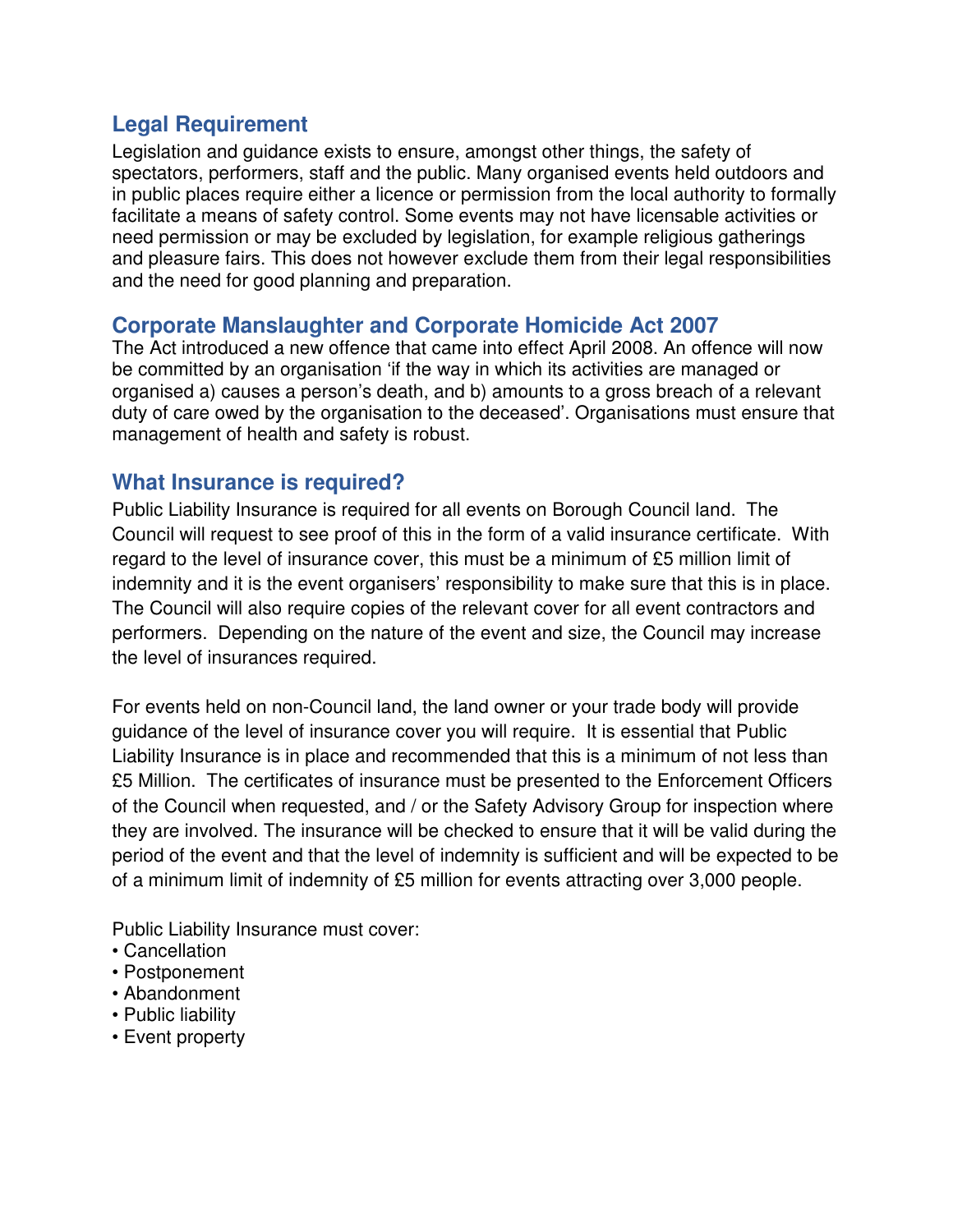#### **Do I require Planning Permission?**

Events are usually temporary in nature and therefore are unlikely to require Planning Permission. However, if you intend to display advertising banners, Advertising Consent may be required. If you wish to apply for advertising consent, please contact 01773 841571

 All advertising material displayed must comply with the Town and Country Planning (Control of Advertisement) Regulations 1992 and Section 132 of the Highways Act 1980. Please note that the displaying of advertising signs on the highway or affixing them to structures, trees or works on the highway requires express consent from the council.

Car Boot Sales may require Planning Permission - Please view http://www.ambervalley.gov.uk/leisure-and-culture/car-boot-sales-and-temporarymarkets.aspx

#### **Do you require a road closure for your special event?**

If you require a road to be closed, please contact the Legal Team at Amber Valley Borough Council on 01773 841662. We will then carry out the necessary consultations with the police, emergency services, bus companies, Royal Mail, the Highways Authority and any other organisations. If there are no issues following the consultation, we will make an Order with any conditions and notify you of our decision. We usually require at least six weeks' notice.

## Develop an Event Plan

**Site Plan:** Draw out a site plan identifying the positions of all the intended attractions and facilities. Plan out and designate the entrance and exit points into the site, identify pedestrian routes and vehicle access and emergency evacuation paths. Plans should be drawn to a scale of 1:100, unless written agreement has been obtained from the Licensing team.

**Public Address (PA) Site Plan:** If the location of your event has set licence conditions relating to noise and your event incorporates any amplified sound e.g. recorder music, live music and announcements then a separate PA Site Plan should be developed that identifies the location and orientation of any activities that incorporate Public Address or Sound Systems.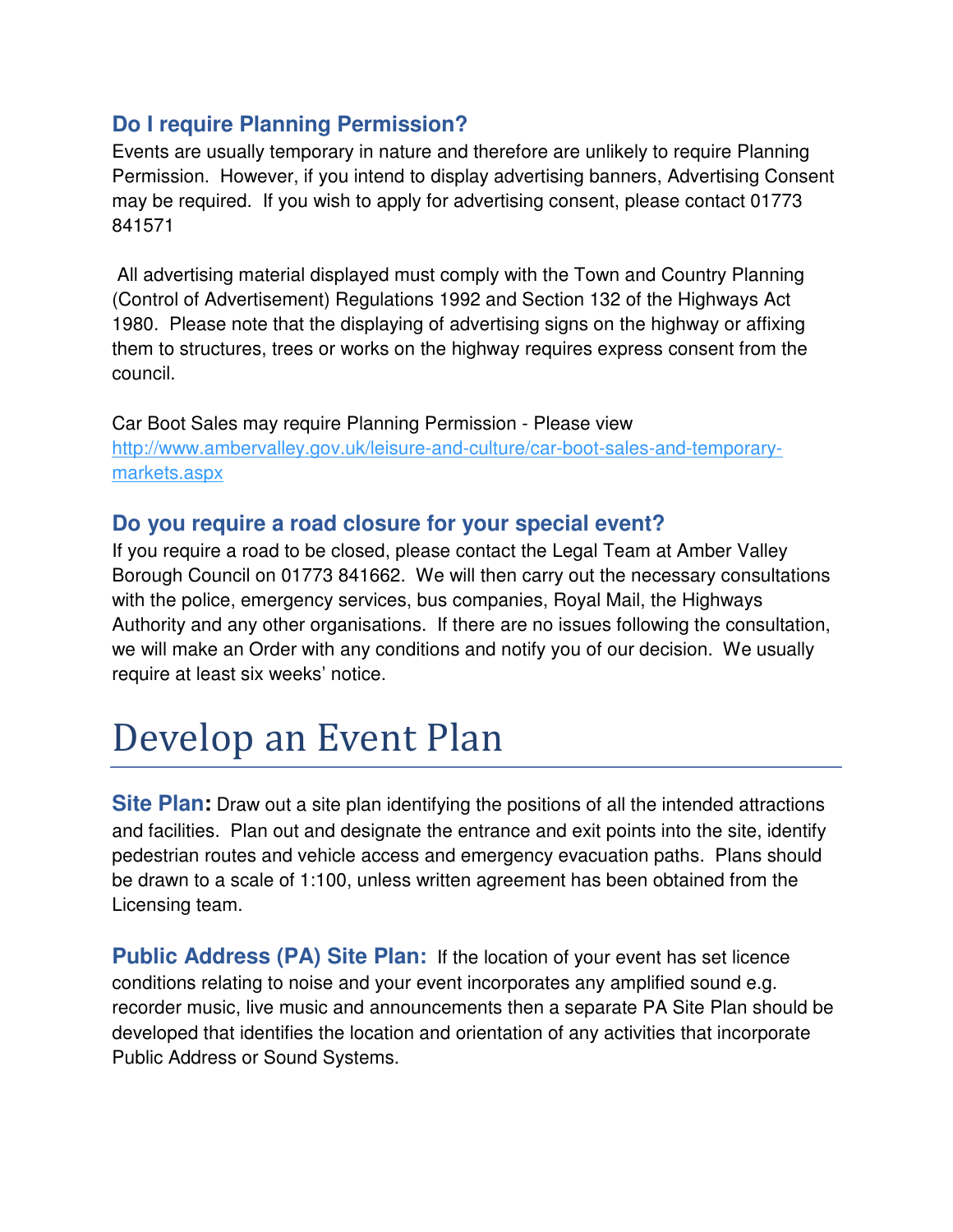**Emergency Plan:** A formal plan should be established to deal with any emergency situations should they arise during the event. The detail required will depend on the size of the event and will dovetail into the Risk Assessment.

**Traffic Plan:** You may require a traffic management plan for larger events and consider movement of traffic for all events. For events on council land, vehicles should be removed from the site during the event, and speed restrictions imposed during set up and break down.

#### **Safety Officer, Risk Assessments & Health & Safety**

A suitably competent person should be appointed to act as the Safety Officer for the event. (This appointment does not absolve organisers from their statutory responsibility for public safety). The Safety Officer should be suitably trained and/ or have experience or knowledge of safety matters appropriate for the event having regard to the size and nature of the event and the possible level of risks. Personal experience and knowledge may be adequate for a small indoor event.

During the event a Safety Officer or a nominated deputy should be on site, easily identifiable as the Safety Officer e.g.; by wearing a high visibility fluorescent jacket or bib and be easily contactable. They should not be engaged in any other duties or activities that would prevent this responsibility being carried out and have the means to communicate with the people responsible for activating any part of the contingency arrangements.

#### **Risk Assessments**

Risk assessment is a careful examination of what is likely to cause harm to people (members of the public, participants and employees including voluntary workers) posed by the site or activity, and to set out the means by which the risks may be eliminated or minimised.

Risk Assessments should be carried out for all events and it is a legal requirement to undertake and document them where 5 or more employees are working at an event.

You should visit the site or venue to identify specific hazards and aim to eliminate or minimise these. You should consider Fire Risk and any regulation that applies to your activities, for example where amplified music is to form part of the event, a Noise Assessment should be carried out to ensure that the legal limits of noise exposure are not exceeded.

Hazards are defined as being anything with the potential to cause harm e.g. a dangerous item or substance, condition, situation or activity. Risk is the likelihood of the realisation and extent of a hazard. In a risk assessment, the likelihood that harm will occur from a hazard and its severity should be considered and then measures built into the event to prevent harm from occurring.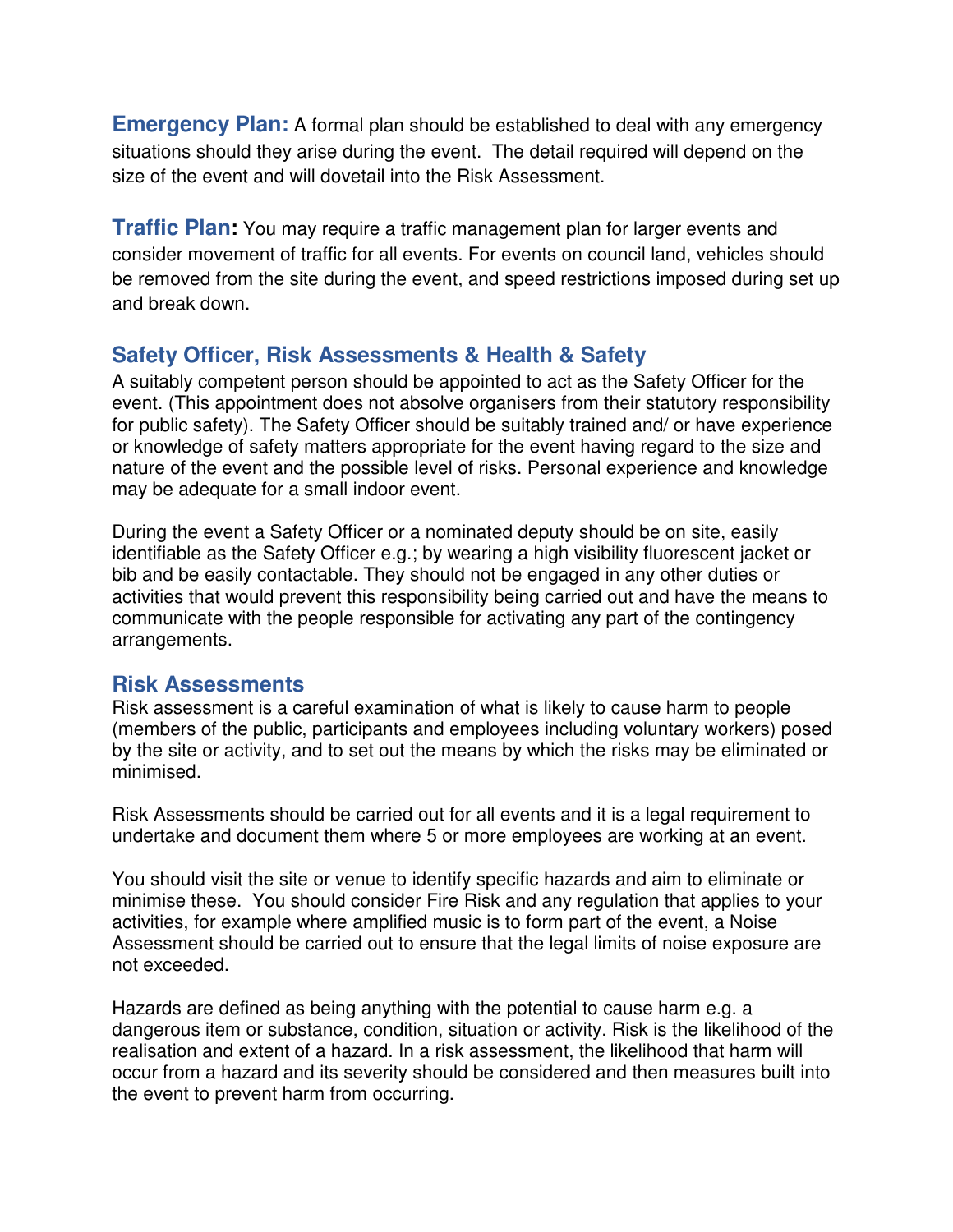#### **First Aid Provision at the event**

An appropriate level of first aid and medical provision should be present at the event site. The extent of this will depend upon the size and nature of the event. With this in mind you should contact appropriate services and refer to Part 1 of the Event Safety Management Guidance.

#### **Lost Persons Procedures**

During the event, you will need to have facilities in place for lost persons. This is an important factor irrespective of the size of the event and may also act as a central meeting point for groups or families who become separated. During the event, if you or one of the stewards discovers a lost person, help to reassure them and do not leave them unattended.

#### **Safeguarding Children and Vulnerable Adults**

It is essential that you consider the welfare and protection of children and vulnerable adults at any event. Ensure that you have correct procedure in place and a qualified person to take control of this aspect. Derbyshire Country Councils Safeguarding team will be able to offer further advice.

#### **Establish whether you require temporary structures?**

Depending upon the nature of the event, you may require some temporary structures. Typical examples include staging, seating, tents, marquees and stalls. It is important to decide where this equipment will be obtained and ensure that you always receive quotes to guarantee value for money. Ensure that the supplier is reputable and has experience of supplying the equipment you require. Consider who will erect the structures' and what safety checks will be required. Make sure that within your site plan you indicate the location of the structures and consider the movement of people and crowds crush points. Ensure that all equipment is properly certified and insured, and obtain copies of these in advance, for example: consideration such as fire retardant certificates for marquees and safety certificate for fairground rides. Remember that you should prepare for bad weather or strong sunshine.

#### **Decide whether you need any catering facilities**

Ensure any caterers have been registered by their local authority. You can check their food hygiene and pricing information to ensure that they are in line with your audience needs. You may also wish to check their rating at www.food.gov.uk/ratings. If the business does not appear on the website it may be that they are not in fact registered and it may be illegal for them to trade at your event. Contact the Regulation Unit for further advice. Telephone: 01773 841335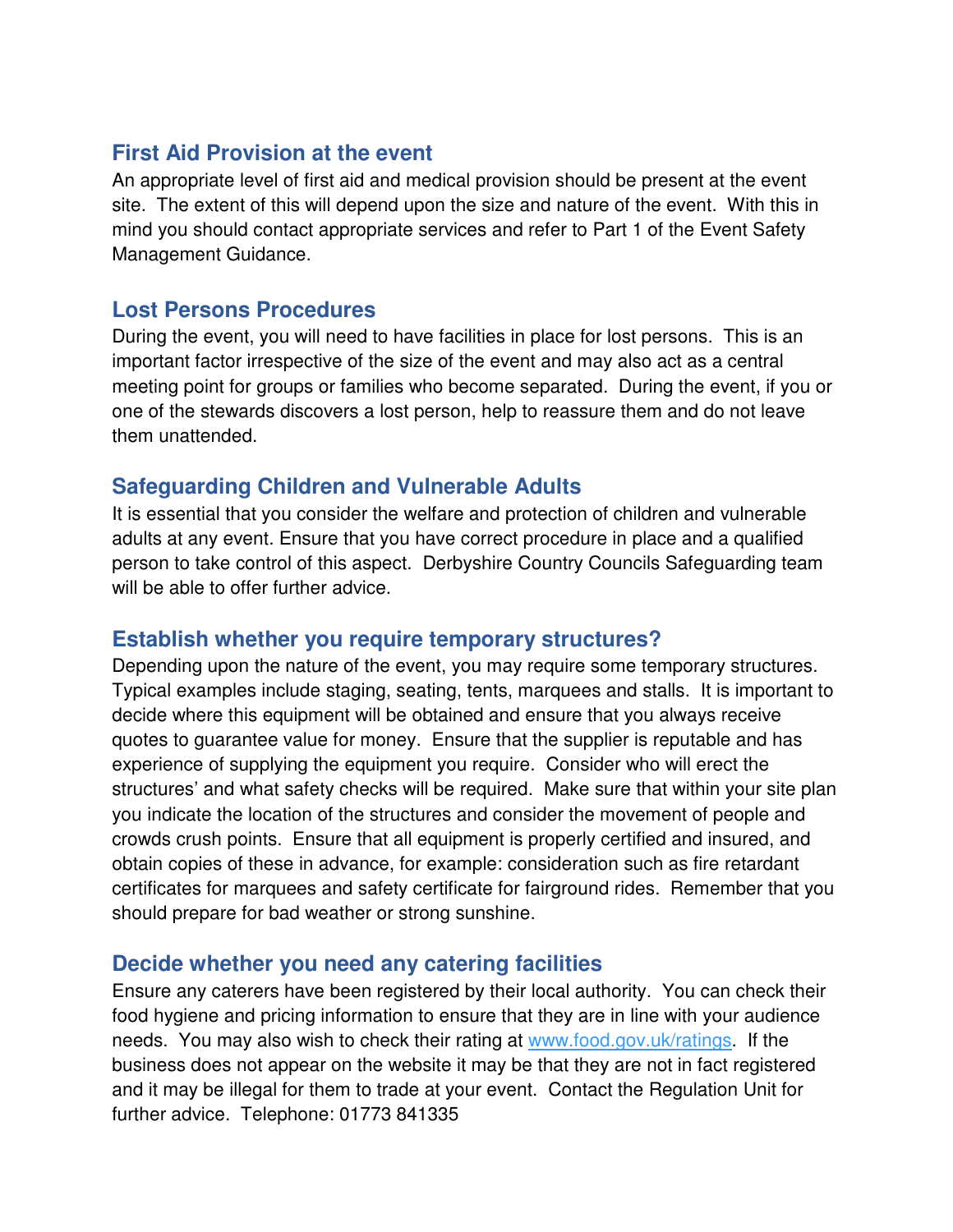#### **Will you need stewards/Marshals at your event?**

Stewards/Marshals at events are in place to ensure the safety of the audience. They should be fully briefed on all aspect of the event including crowd control and emergency arrangement. They should be fit, active, and competent and aged not less than 18. Please refer to Part 1 Event Safety Management Guidance for information regarding the duties of the stewards and suitability.

#### **Communication**

It is vital that all stewards are clearly identifiable to the public and that they can effectively communicate, both with fellow stewards and to people attending the event. Mobile telephones may be suitable to communicate on a one to one basis; however communication by radio allows communication simultaneously to all stewards.

#### **Crowd Control Measures**

The type of events and numbers attending will determine the measures needed. Consideration will need to be given to the numbers and positioning of the barriers, and the provision of a Public Address system. Consider the safety of the people on site during the event, plus the safety of visitors, staff and contractors during set up and break down. You will also need to consider the type of queuing system you will adopt at the event. You will need to make plans for where the people at your event site will go if the event needs to be evacuated.

#### **How many people do you expect to attend?**

Establish the number of people that the site can safely hold and consider how you are going to restrict access. E.g. Ticketed access. This capacity may be reduced depending upon the activities planned, and infrastructure of the site.

#### **Have you made provision for disabled attendees?**

Specific arrangement should be made to ensure disabled visitors have adequate facilities, parking and specific viewing areas and can safely enjoy the event, in line with the Disability Discrimination Act.

#### **What security measures are in place?**

Depending upon the nature of the event, specific security arrangement may be necessary, including arrangement for securing property overnight. Cash handling and safety of those handling money on site should also be considered.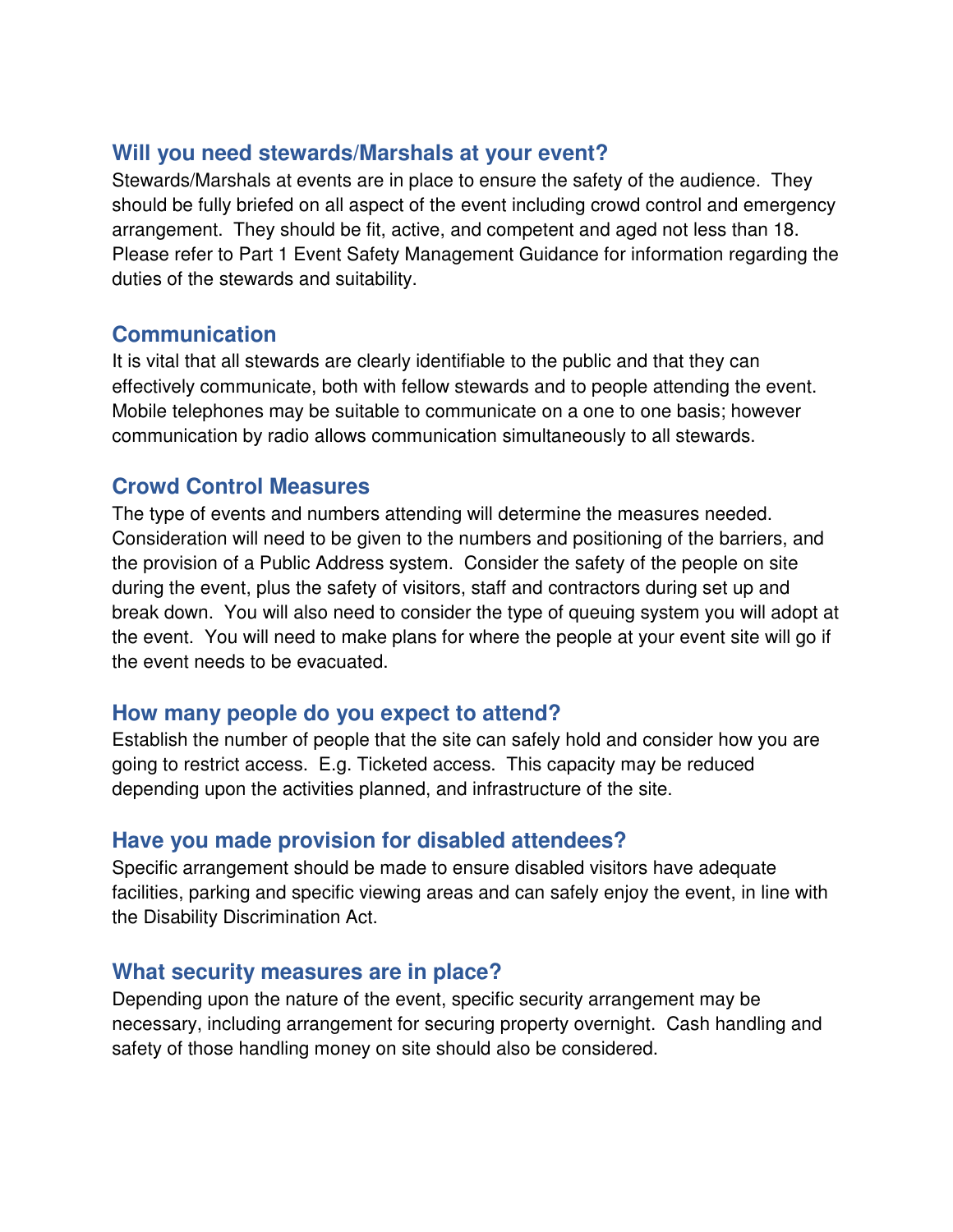#### **Does the event involve working with contractors?**

Ensure that you are satisfied with the ability of contractors to carry out identified work and duties by seeking personal references and consulting with lists of approved workers. Ask contractors for a copy of their safety policy and risk assessment, and satisfy yourself that they will perform the task safely. Always ask for a copy of their Public Liability insurance certificate which should provide a limit of indemnity of at least £5 million. Provide contactors with a copy of the Event Plan and ensure that they are aware of the duties and work you expect from them.

#### **Does your event involve traders?**

Car boot sales and market stalls may require authorisation from Amber Valley Borough Council. Please view http://www.ambervalley.gov.uk/leisure-and-culture/car-boot-sales-andtemporary-markets.aspx or contact 01773 841662. Make sure that any traders are operating legitimately and are not contravening sales legislation. Good should be genuine, (not counterfeit) and legislation such as the restricted sales of alcohol and sale of knives to minors should be met.

#### **Do you require facilities and utilities at your event?**

Where electricity, gas or water are to be used, detailed arrangements must be made to ensure that the facilities are safe. For instance, all portable electrical appliances should be tested for electrical safety and this information should be recorded. Any hired equipment should come with a certificate of electrical safety. All cables will need to be safely covered to eliminate any electrical and tripping hazards, and the potential impact of adverse weather conditions also needs to be considered. Electrical cables used outside should be appropriate for external use.

Any generators used should be fuelled by diesel, and surrounded by suitable fencing or barriers, to prevent unauthorised access by the public. The noise of the generator should be appropriate for the size and nature of your event. All generators used need to have a safety certificate provided by the supplier, and should be operated by people who are suitably trained. Ensure that the positions are correctly recorded on the site plan. If your suppliers are using Equipment Liquid Petroleum Gas (LPG) or you are having pyrotechnics or fireworks at the event, please consult Part 1 of the Event Management Safety Booklet for further information.

Water supplies for caterers and drinking must be safe. You may need to provide additional water to the site. Further advice can be obtained from the Regulation Unit.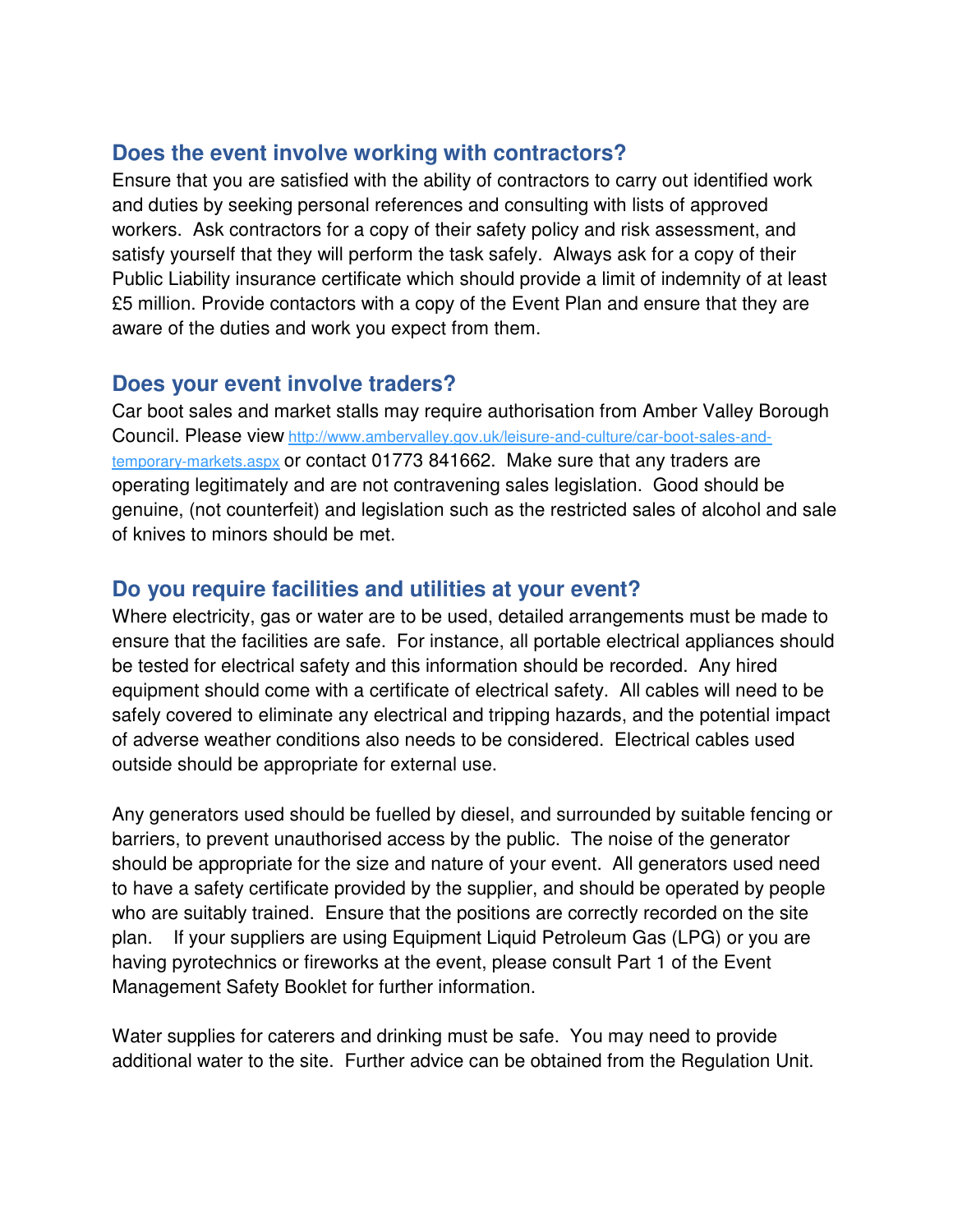#### **Does you event include working with performers?**

All performers should have their own insurance and risk assessments and the same considerations will apply as contractors. Where amateur performers are being used, discuss your detailed requirements with them and ensure that they will comply with your health and safety rules and Event Plan. Details of arts performers can be found on the www.artsderbyshire.org.uk website by searching the Find an Artist section or posting a call for opportunities and commissions. The site also include more information regarding employing an artist and special safeguarding considerations to ensure children and vulnerable adults are kept safe whilst attending your event.

#### **Music Licence**

In addition, if you are playing live or recorded music during the event, please ensure that you have obtained the relevant venue permission or license from the Performing Rights Society (PRS) or Phonographic Performance Licence (PPL)

#### **How are you going to clear up after the event?**

Arrangement should be made for rubbish clearance and waste disposal, during and after the event. Waste should be recycled where possible.

### **How are you going to market and promote the event?**

There are many ways to raise the profile of your event including contacting local newspaper, community websites and radio. Fly posting is not permitted. If you would like to feature your event on the tourism and culture websites please view www.visitambervalley.com and www.artsderyshire.org.uk to upload your events.

## Final preparation

Once all the events planning and organising are completed, Event's Organisers should check that the event can proceed safely.

Please refer to the Event Management Safety Guidance and follow the checklist, before, during and after the event.

• **Routes:** Ensure clear access to entrances and exits and ensure pedestrian access is clear.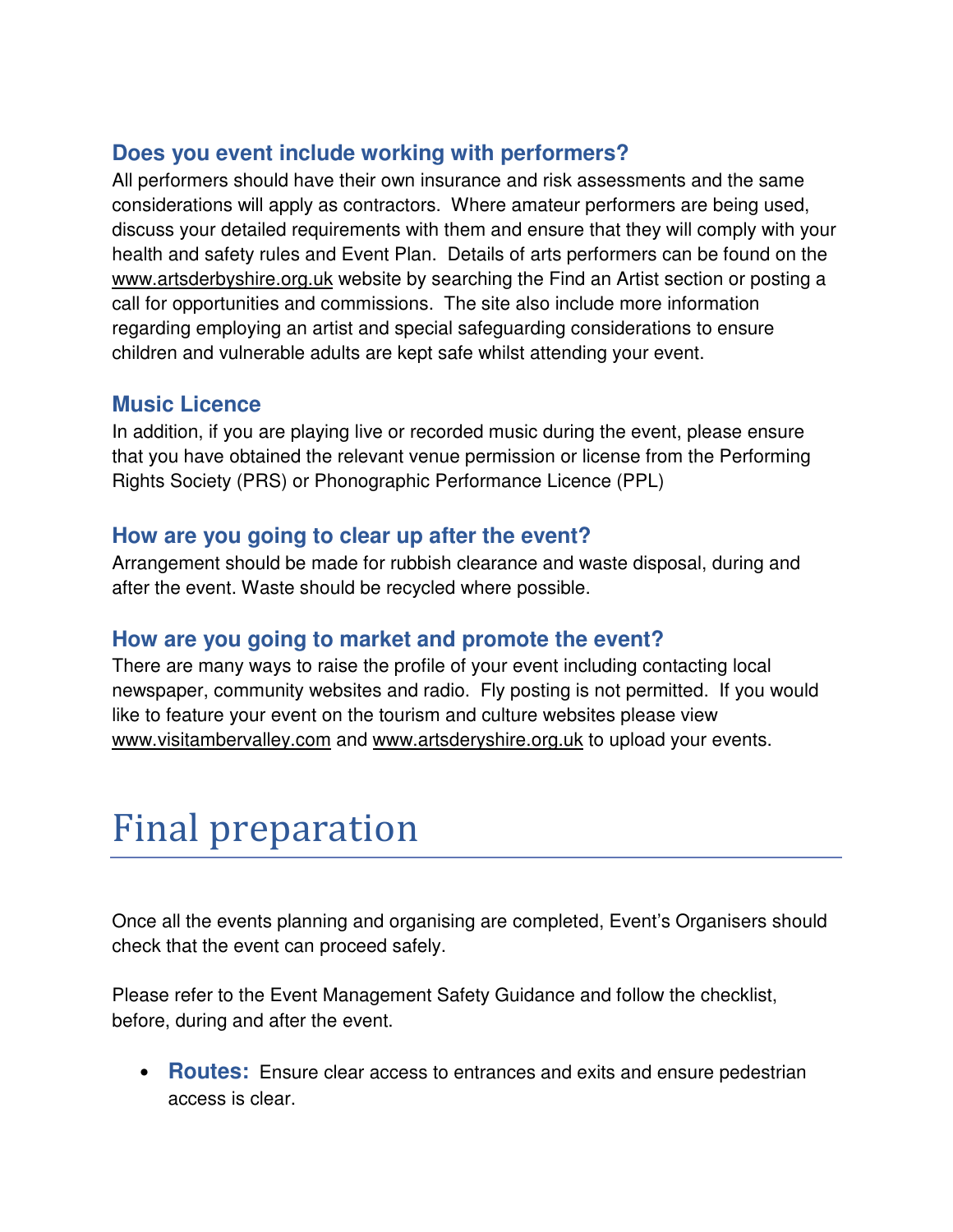- **Inspections:** Walk through the site and complete the check list, identifying any potential hazards.
- **Site Plan & Safety Equipment:** Make sure that all facilities are correctly located as demonstrated on your site plan. Ensure first aid and fire extinguishers are in place as appropriate and signage is displayed.
- **Structures:** Ensure all staging, seating, marquees and lighting have been erected safely and certification obtained. If there are any structures that have edges sticking out/cables that can cause damage/hazards, ensure these are protected and warning signs displayed.
- **Barriers:** Check securely in place and appropriate for purpose.
- **Stewards:** Make sure all staff are fully briefed and understand their individual and collective responsibilities. Ensure wearing correct clothing and are easily identifiable and are equipped. Make sure that they know where they should be on site.
- **Lighting & Public Address System**: Make sure working and can be heard in all areas.
- **Set Up Time:** Allow sufficient time to organise all facilities and activities associated so that the event can begin at its stated time.

### **After the event**

Please refer to the Event Management Safety Guidance and follow the checklist ensuring that the following are addressed.

**Site Condition:** Following the final clear up, leave the site in good state of repair. **Accidents**: Incident's should be dealt with as they occur and recorded. If an accident occurs the Event Organiser must report this to Amber Valley Borough Council and report incidents via the website www.hse.gov.uk/riddor . They should also contact their insurance company and provide details including names and addressed of witnesses, and supporting information such as photographs. An accident form should be completed and a copy sent to the landowner. If a person declares an intention to make a claim, it is important that you contact your insurer as soon as possible.

**Evaluation**: After the event, the organisers and working group should meet to discuss what went well and lessons learnt which can be used to improve the delivery of future events. Record the positives & negatives and include the numbers who attended. This information will be useful if applying for future grants and securing sponsorship and funding and to help improve future events.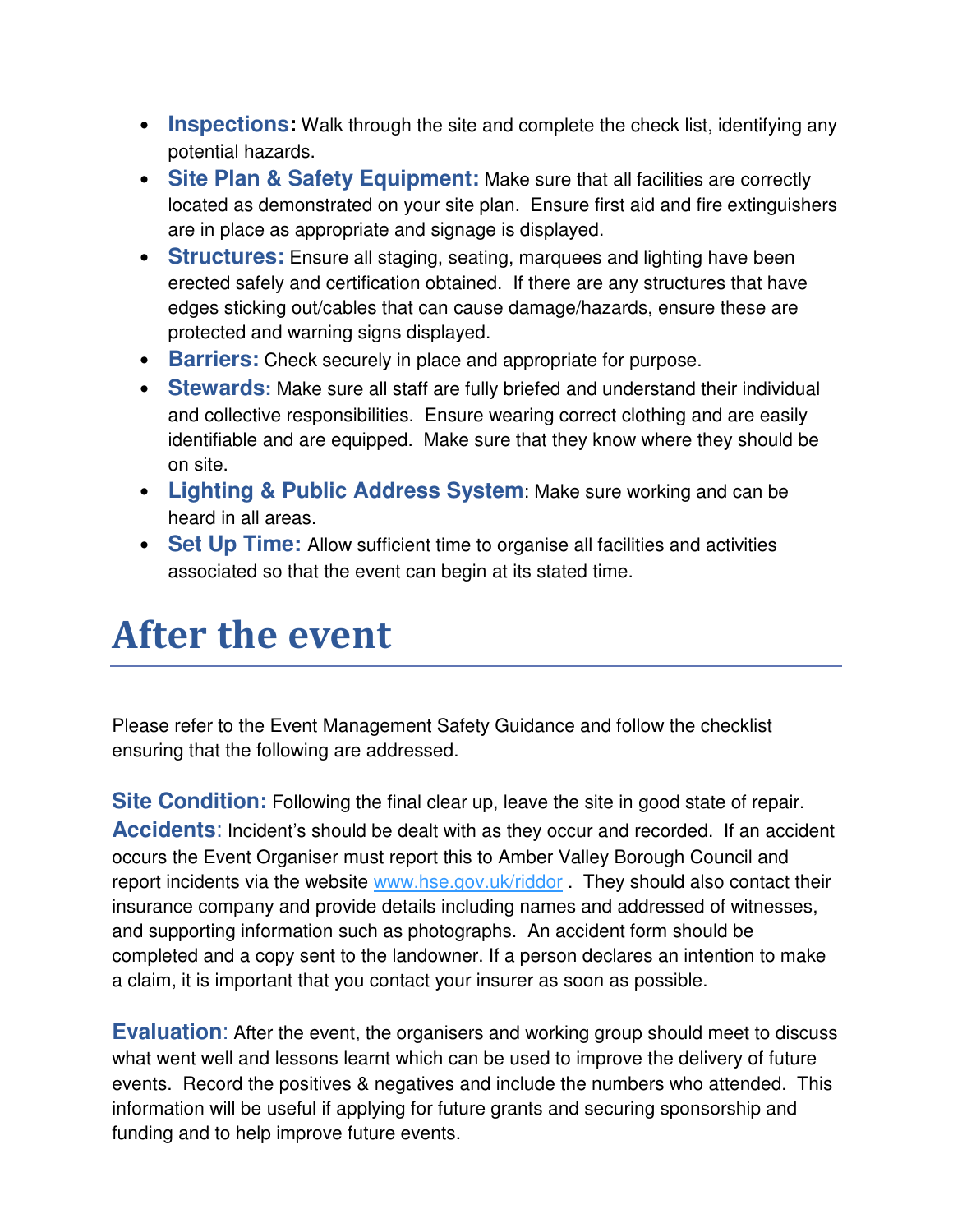# **Useful Numbers: Amber Valley Borough Council**

- Main Switchboard: 01773 570222
- Landscape Services To Book Council Land: 01773 841542
- Licensing Section: 01773 841605
- Environmental Services Regulation Unit : 01773 841308
- Legal Section: 01773 841662
- Food Safety: 01773 841335
- Noise Control: 01773 841308 or 841315
- Trade Waste: 01773 841453
- Dog Fouling, Pests and Stray Dogs. 01773 841335
- Tourism & Culture Coordinator: 01773 814185. Email: tourism@ambervalley.gov.uk

#### www.ambervalley.gov.uk

Produced by Tourist & Culture Coordinator, Amber Valley Borough Council October 2013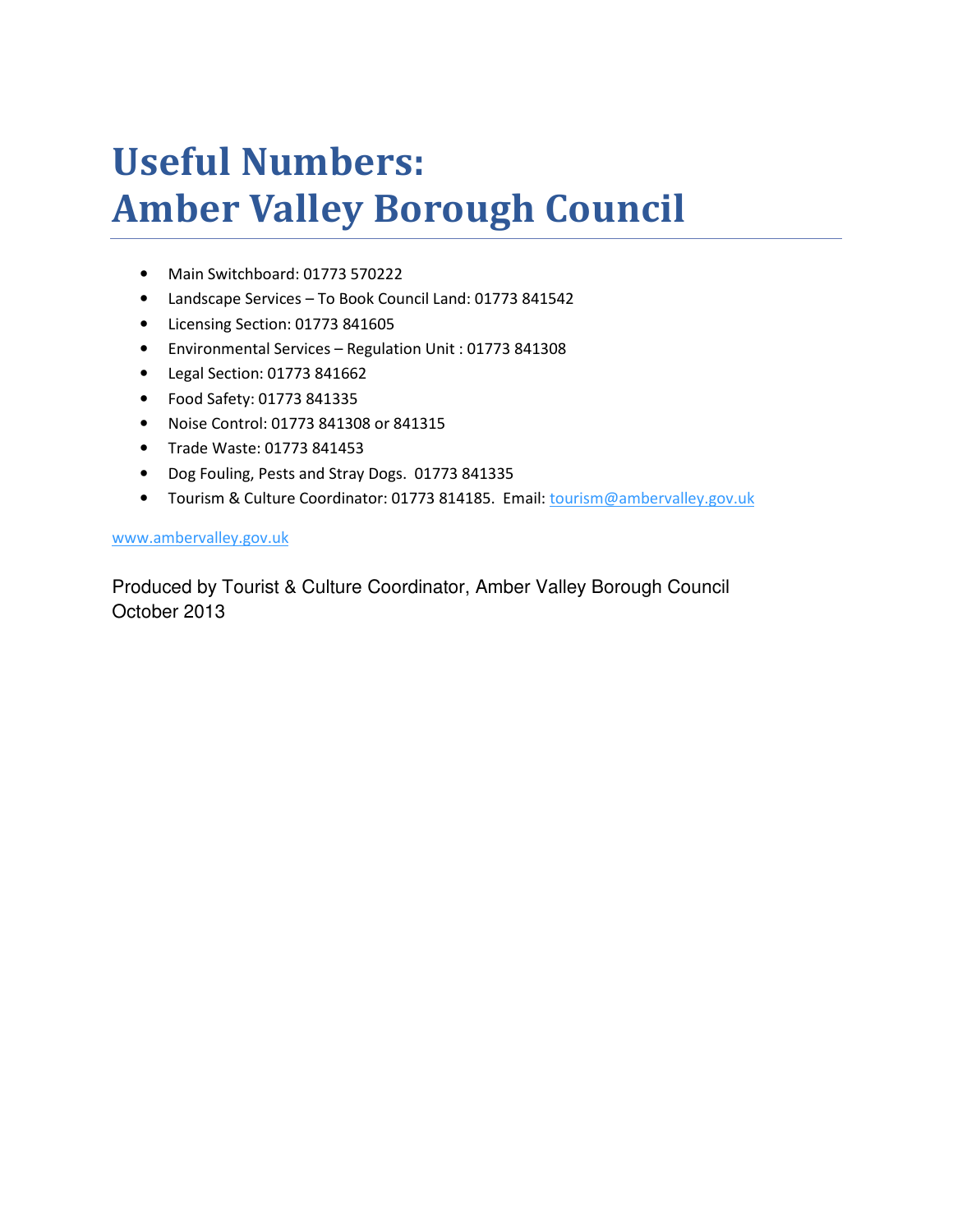#### **Planning & Organising Checklist**

The checklist and associated timescales shown below are typically for any large scale events that require detailed planning. This is intended to act as a guide, the nature and size of the event will impact upon the length of time needed to plan and organise specific event.

| Pre Planning (Up to 12 months in advance)                                                                                                                                                 | Task     |
|-------------------------------------------------------------------------------------------------------------------------------------------------------------------------------------------|----------|
| Identify the site where your event will be held, dates and times and reserve<br>the venue once you have confirmed that the event will go ahead.                                           | Complete |
| Establish an event budget. Identify where any external funding will be<br>obtained.                                                                                                       |          |
| Investigate insurance requirements and review the terms and conditions of<br>the venue booking.                                                                                           |          |
| Establish whether you require specific licences for your event.<br>e.g. Premises License, Ten Notice, PPL License, PRS license and make<br>applications where necessary.                  |          |
| Organising (This could be between 6 to 9 months in advance)<br>Appoint an Event Organiser and Event Safety coordinator as a minimum.<br>Consider appointing a committee or working group. |          |
| Obtain quotes for Public Liability Insurance and obtain adequate cover.                                                                                                                   |          |
| Start producing the Event Plan, including Site Plan and Emergency Plan.                                                                                                                   |          |
| Talk to Police and relevant Highways authority if required. Identify if you<br>need a formal traffic order.                                                                               |          |
| Talk to key agencies such as Borough Council, Fire Service, Ambulance etc.<br>informing them of your plans and seeking specialist expertise and advice.                                   |          |
| Check availability of major hirers. I.e. PA Systems, welfare facilities, first<br>aiders, generators etc. and performers who you would like to attend your<br>event.                      |          |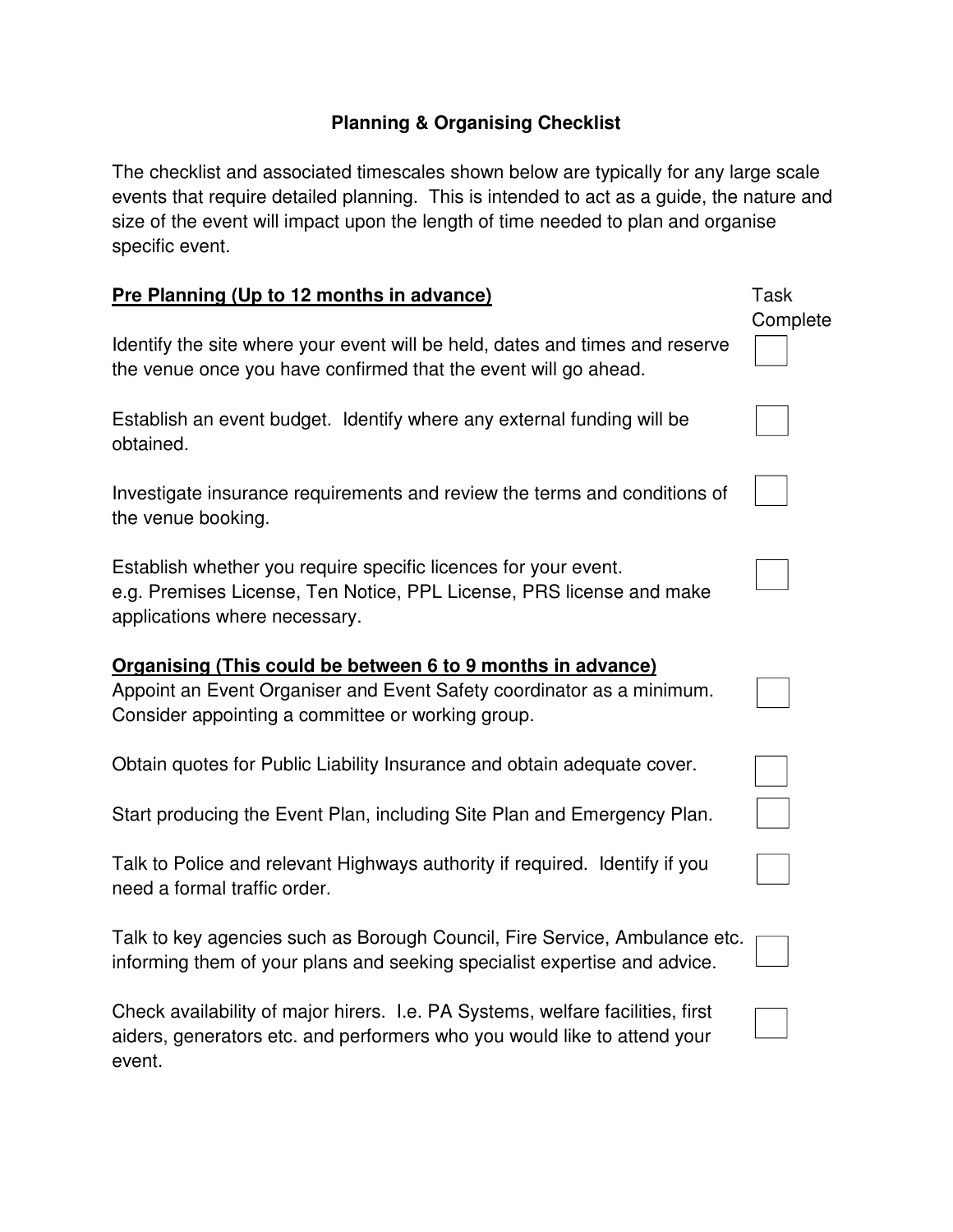| Confirming (this could be between 3 to 6 months in advance of the                                                                                                                                                     | Task     |
|-----------------------------------------------------------------------------------------------------------------------------------------------------------------------------------------------------------------------|----------|
| <u>event)</u>                                                                                                                                                                                                         | Complete |
| Confirm bookings of all contactors and performers and make them aware of<br>insurance requirements.                                                                                                                   |          |
| Where appropriate, confirm that you have been granted relevant licenses                                                                                                                                               |          |
| Confirm insurance for event.                                                                                                                                                                                          |          |
| 3 months prior to the event                                                                                                                                                                                           |          |
| Raise the profile of the event through appropriate marketing.                                                                                                                                                         |          |
| If you require a formal traffic order under the Road Traffic Regulations Act<br>ensure that you have completed and submitted the application.                                                                         |          |
| Complete the event plan.                                                                                                                                                                                              |          |
| 2 months prior to the event                                                                                                                                                                                           |          |
| Check that you have your risk assessment completed.                                                                                                                                                                   |          |
| Make sure that you have established an events team that will oversee and<br>manage the day of the event, including provision of stewards/marshals etc.                                                                |          |
| Ensure that you have a list of all external contractors/partners at your event.<br>This should contain contact information.                                                                                           |          |
| 1 month prior to the event                                                                                                                                                                                            |          |
| Inform all contractors and performers as to what time you require them on<br>site on the day of the event. Obtain copies of their equipment safety<br>certificates, PAT test certificates and Insurance certificates. |          |
| Check all other key items associated with the event.                                                                                                                                                                  |          |
| Carry out enhanced promotion and marketing of your event.                                                                                                                                                             |          |
| Ensure that you have all the equipment needed.                                                                                                                                                                        |          |

e that you have all the equipment need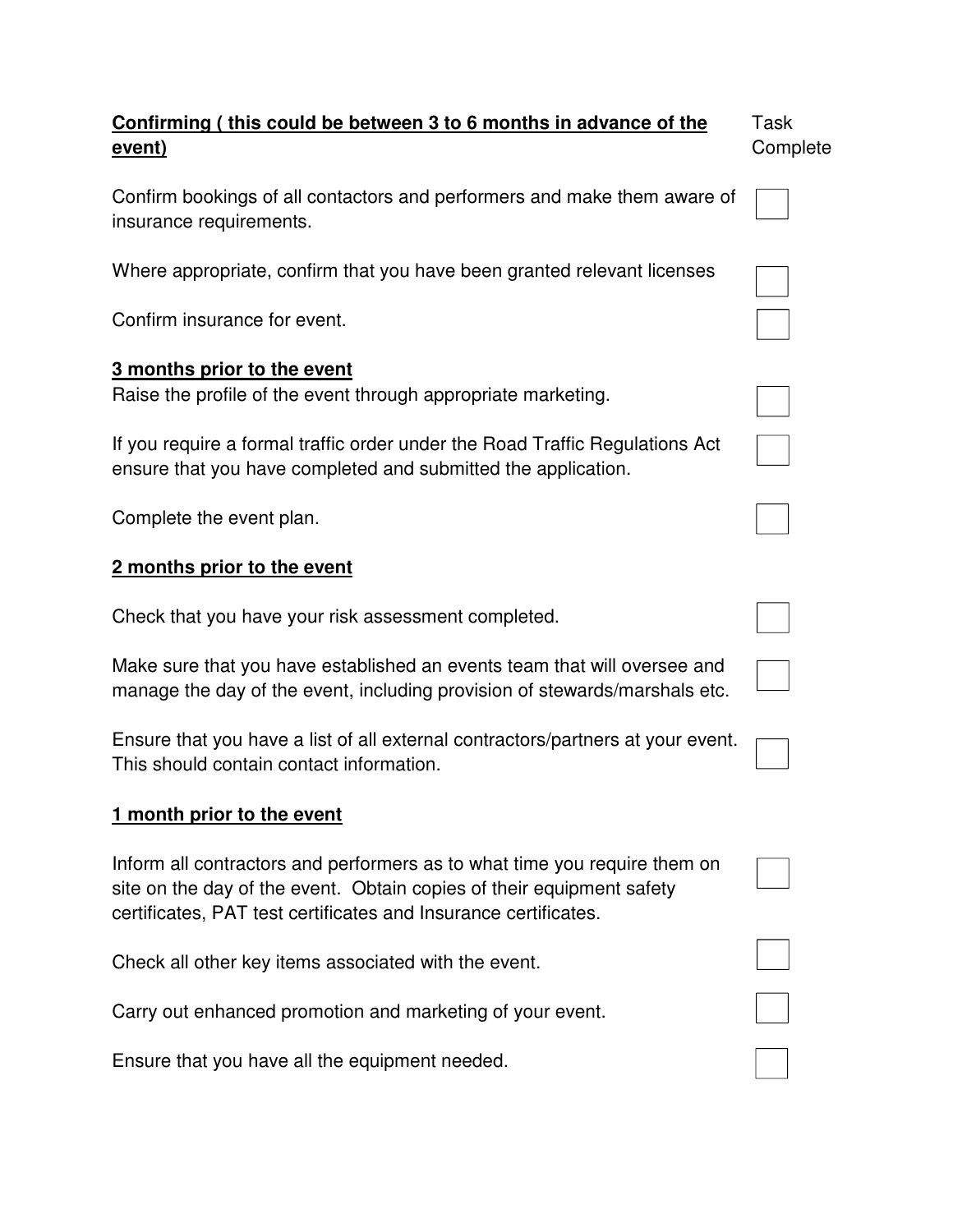### Task **Day of the event – Event Set Up Complete** Ensure that the site is set out as within the site plan. I.e. entrances, pedestrian routes, signage, toilets, control points etc. Put up all signage where appropriate and ensure all cables and sharp edges are covered. Complete Event Safety Checklist. Ensure that all stewards and marshals have been fully briefed on their duties and responsibilities prior to the start of the event and are clearly identifiable. Keep to the planned schedule. **During the event**  Complete the Event Safety Checklist. **Post Event** Complete the site clear-up. Complete the Event Safety Checklist. Report any accidents to Insurer and Land Owner. Carry out an evaluation meeting and complete the evaluation form/compiles a report.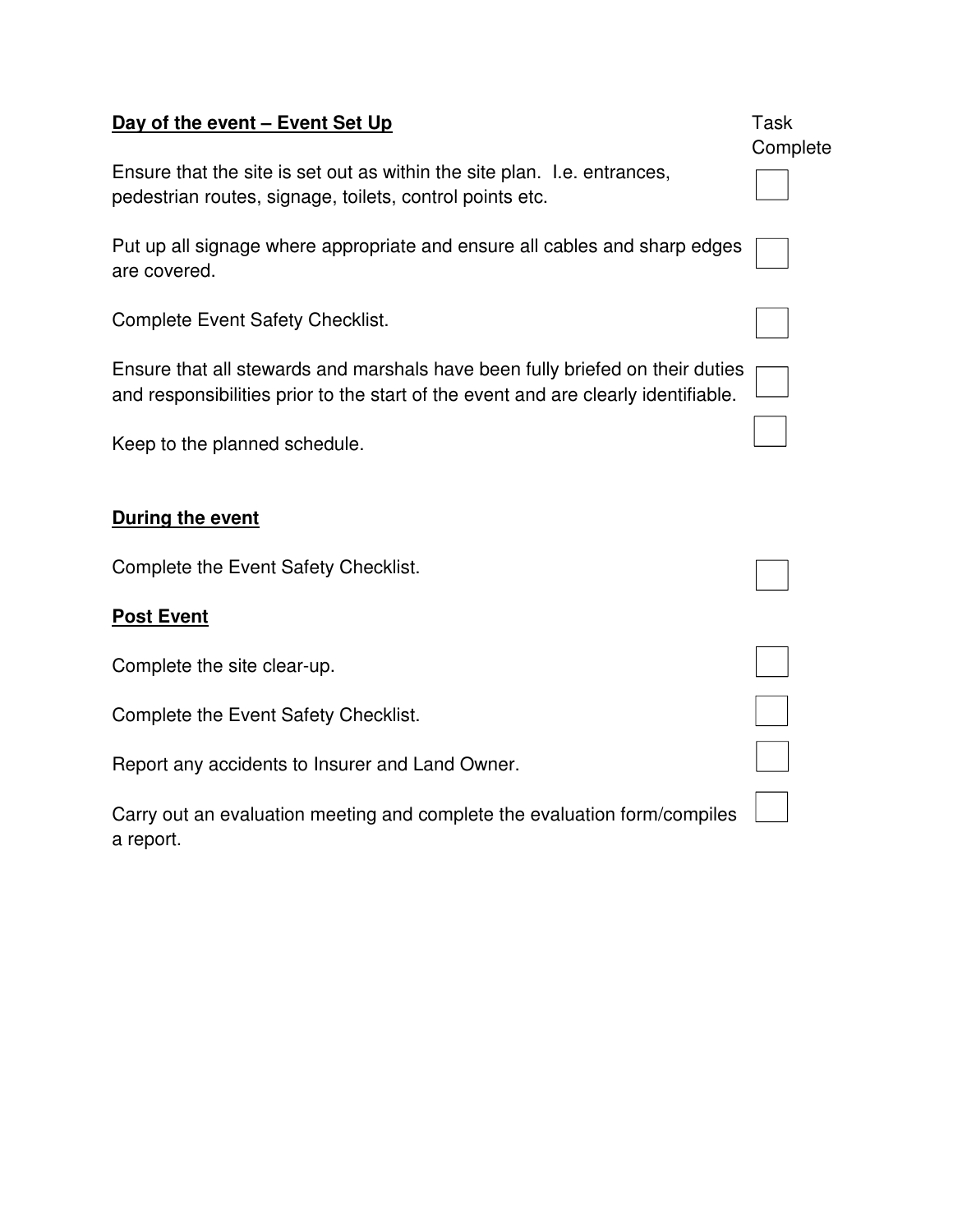#### **Event Evaluation Form**

**Evaluation**: After the event, the Event Committee should meet to discuss what went well and lessons learnt which can be used to improve the delivery of future events. Record the positives & negatives and include the numbers who attended. This information will be useful when applying for future grants and securing sponsorship and funding and to help improve future events.

- 1. How many people did you expect to attend the event?
- 2. How many people actually attended the event
- 3. What aspects of your event did you feel were successful?

4. Is there anything you would consider changing should you stage a similar event in the future?